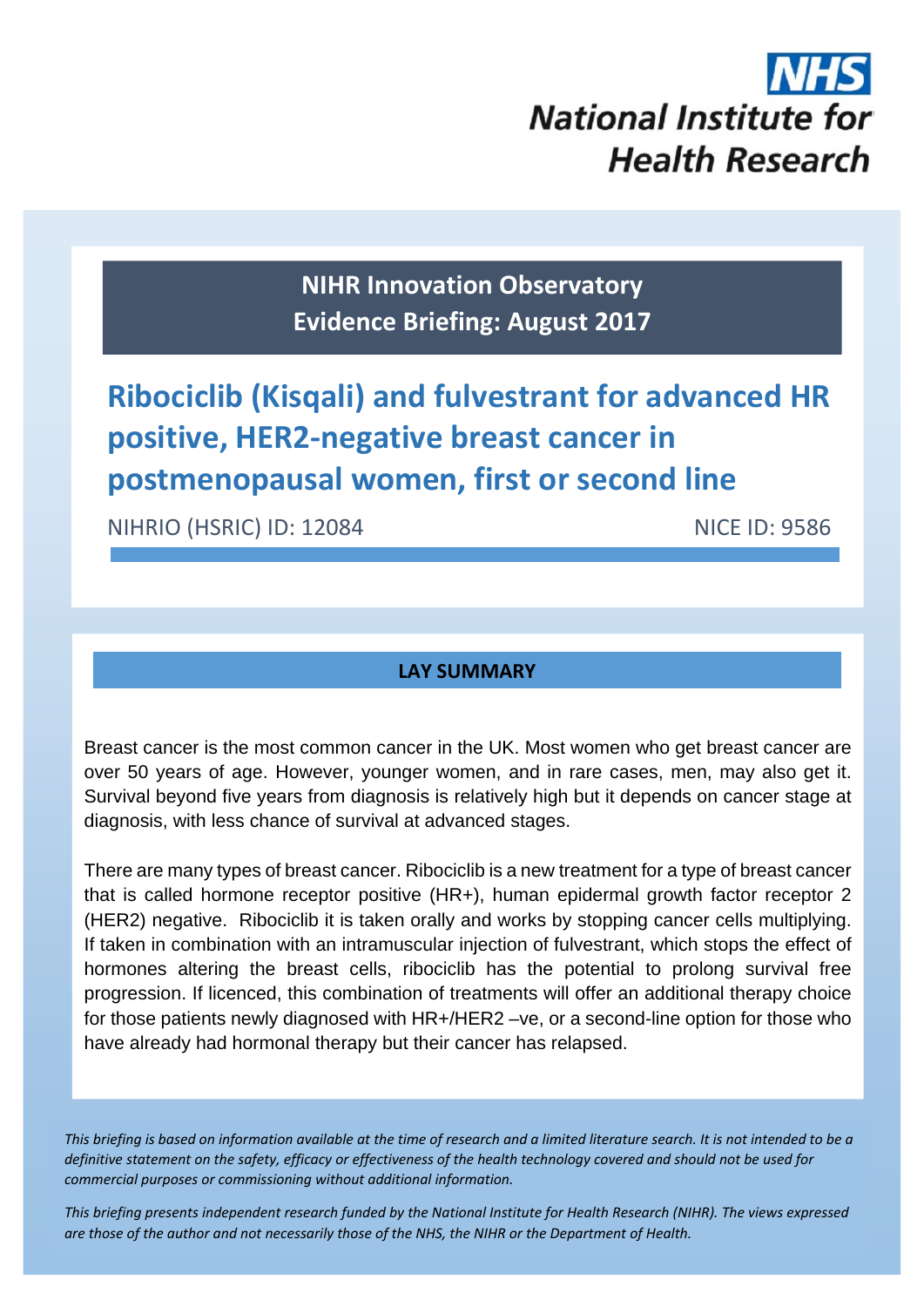#### **TARGET GROUP**

Advanced breast cancer in postmenopausal women (hormone receptor +, HER2‐negative) – first or second line.

## **TECHNOLOGY**

#### **DESCRIPTION**

Ribociclib (Kisqali, Ribociclib succinate, LEE‐011,) is an antineoplastic agent. It is formulated as tablet for oral route of administration. Ribociclib succinate in combination with an aromatase inhibitor as initial endocrine‐based therapy for the treatment of postmenopausal women with hormone receptor ‐positive (HR+), human epidermal growth factor receptor 2 (HER2) negative advanced or metastatic breast cancer.<sup>1</sup>

Ribociclib inhibits the activity of an enzyme CDK4/6. CDK4/6 isinvolved in the processthat allows both normal and cancer cells to divide and multiply. Ribociclib decreases the ability of the bone marrow to make white blood cells, platelets, and red blood cells. Although these effects are expected to be reversible, they can increase the risk of infection, bleeding and fatigue.<sup>1</sup>

The most common side effects of ribociclib are neutropenia, leukopenia, nausea, diarrhoea and vomiting.6

Fulvestrant (Faslodex) is an oestrogen receptor antagonist. It binds to the oestrogen receptor alpha (ESR1) and oestrogen receptor beta (ESR2) in a competitive manner with affinity comparable to that of estradiol, the predominant form of oestrogen, $<sup>2</sup>$  and down regulates the oestrogen receptors</sup> protein in human breast cancer cells. It is formulated as injection, solution for intramuscular route of administration. It is indicated for the treatment of HR+ metastatic breast cancer in postmenopausal women with disease progression following anti-oestrogen therapy. It is indicated for the treatment for advanced breast cancer, with a distinct and different mode of action. Fulvestrant is also indicated in combination with palbociclib for the treatment of women with HR+, HER2‐negative advanced or metastatic breast cancer (MBC) whose cancer has progressed after endocrine therapy.<sup>3</sup>

Fulvestrant is under development for the treatment of HR+ locally advanced or metastatic breast cancer. It was also under development for the treatment of recurrent or metastatic endometrial carcinoma, systemic lupus erythematosus, non‐small cell lung cancer, hormone refractory (castration resistant, androgen‐independent) prostate cancer and precocious puberty with McCune‐Albright syndrome.<sup>3</sup>

In the phase III trial (NCT02422615), ribociclib 600mg is administered daily orally (days 1 to 21 in a 28‐ day Cycle) in combination with fulvestrant 500mg intra muscular (IM) injections every 28 days (Cycle n Day 1) with 1 additional dose on Day 15 of Cycle 1.4

In March 2017, the FDA approved ribociclib for use in combination with an aromatase inhibitor as initial endocrine-based therapy for the treatment of postmenopausal women with HR+, HER2negative advanced or metastatic breast cancer.5

In June 2017, the Committee for Medicinal Products for Human Use (CHMP) adopted a positive opinion, recommending the granting of a marketing authorisation for the medicinal product Kisqali in combination with an aromatase inhibitor, intended for the treatment of postmenopausal women with HR+, HER2-negative locally advanced or metastatic breast cancer as initial endocrine based therapy.<sup>6</sup>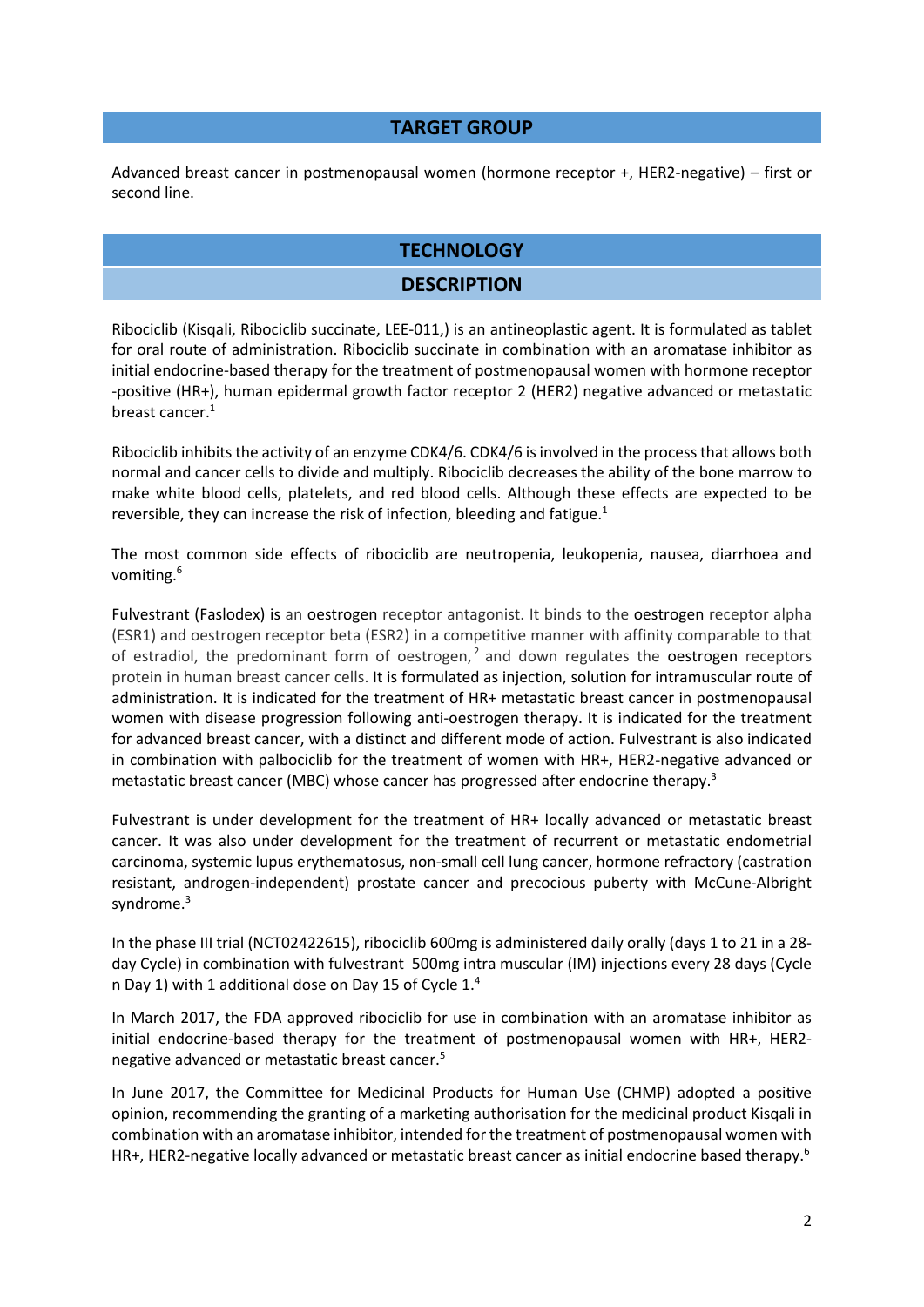Ribociclib does not currently have Marketing Authorisation in the EU for any other indication.

Ribociclib is currently in phase II trials for the following indications:

- Liposarcoma, Dedifferentiated; Liposarcoma ‐ Well Differentiated; Liposarcoma; Mixed Type; Soft‐Tissue Sarcoma (NCT03096912)
- Malignant Neoplasms of Female Genital Organs, Endometrial Carcinoma (NCT03008408)
- Soft Tissue Sarcoma (NCT03114527)
- Estrogen Receptor Positive; Postmenopausal; Recurrent Fallopian Tube Carcinoma; Recurrent Ovarian Carcinoma; Recurrent Primary Peritoneal Carcinoma; Recurrent Uterine Corpus Carcinoma (NCT02657928)
- Gastrointestinal Cancer (NCT02420691)
- Neuroendocrine Tumours (NCT03070301)
- Teratoma (NCT02300987)
- Hormone‐Resistant Prostate Cancer; Metastatic Prostate Carcinoma; Prostate Carcinoma Metastatic in the Bone; Stage IV Prostate Cancer (NCT02555189)
- High Grade Glioma; Diffuse Intrinsic Pontine Glioma; Bithalamic High Grade Glioma (NCT02607124)
- Locally Advanced Metastatic BRAF Mutant Melanoma (NCT01777776)
- Non‐small Cell Lung Cancer (NCT02292550)
- Hepatocellular Carcinoma (NCT02524119)
- Solid Tumours; Pancreatic Cancer; Colorectal Cancer (NCT02703571)
- Metastatic Pancreatic Adenocarcinoma (NCT02985125)

#### **INNOVATION and/or ADVANTAGES**

If licensed, ribociclib in combination with fulvestrant will offer an additional treatment option for men and postmenopausal women in the first line setting. withthe potential to increase progression-free survival (PFS).<sup>7</sup> In the second line setting, ribociclib in combination with fulvestrant will provide an alternative treatment that has the potential to prolong PFS, although MONALEESA‐3 trial results are yet to be analysed. To date, a combination therapy including endocrine therapy (ET) with CDK4/6 inhibitors (palbociclib and fulvestrant) has been trialled in PALOMA3 trial in ET pre‐treated premenopausal and perimenopausal women with positive results.7

#### **DEVELOPER**

Novartis Pharmaceuticals

#### **AVAILABILITY, LAUNCH or MARKETING**

Ribociclib was designated Breakthrough therapy by the FDA in August 2016.8

Ribociclib was received Priority Review by the FDA in November 2016.<sup>8</sup>

Ribociclib is approved for use in both USA and EU.5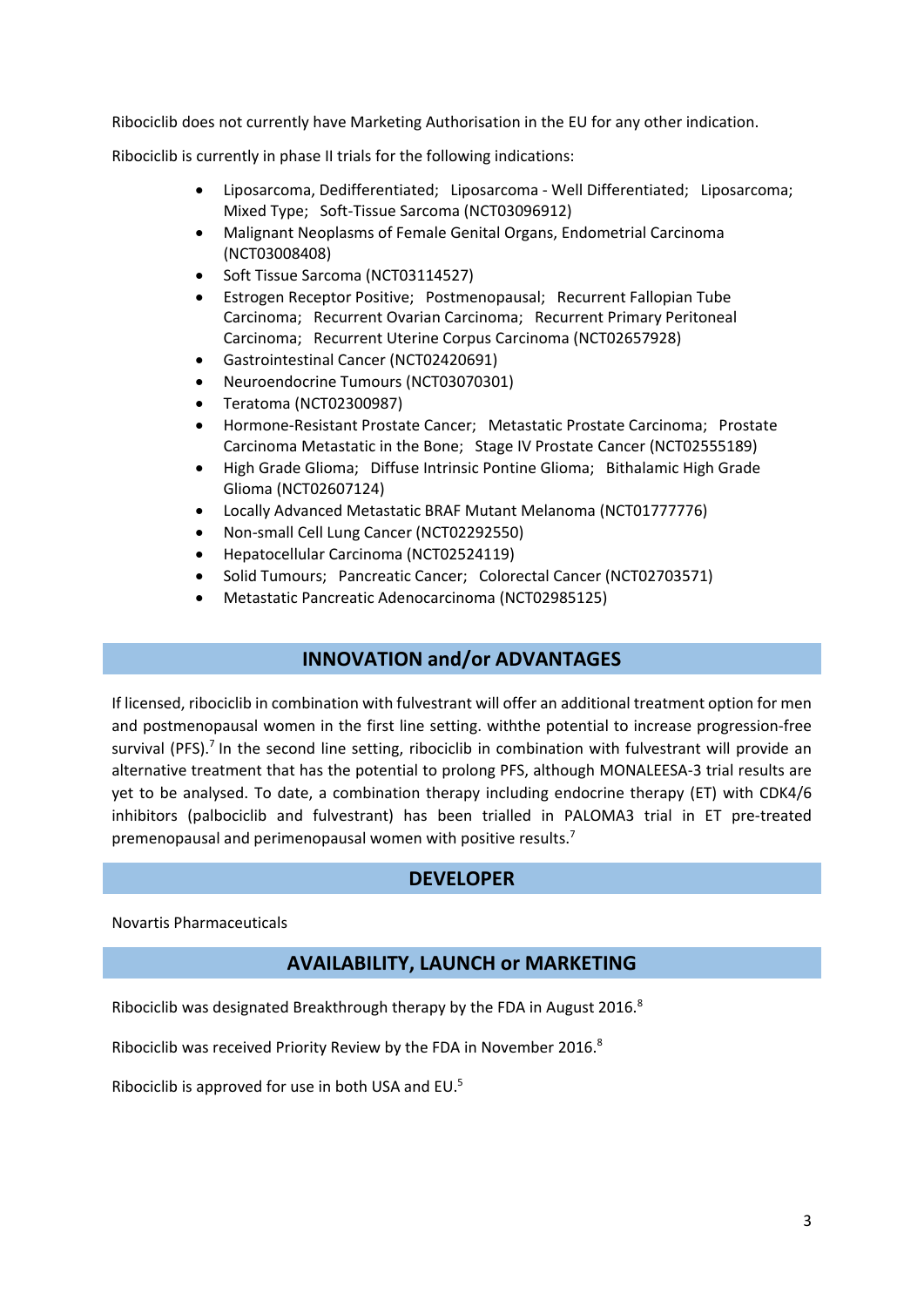#### **PATIENT GROUP**

#### **BACKGROUND**

Breast cancer arises from the tissues of the breast and most commonly originates in the cells that line the ducts. There are several types of breast cancer described according to the receptors expressed on the surface of tumour cells, stage of diagnosis, and rate of growth. $9$  HR+ breast cancer includes disease in which tumour cells express either oestrogen receptors (ER+) or progesterone receptors (PR+).<sup>10</sup> Approximately 80% of breast cancers in postmenopausal women are HR+ and around two‐thirds of breast cancers are ER+. Human epidermal growth factor receptor 2 (HER2) is a member of the epidermal growth factor receptor family having tyrosine kinase activity.<sup>11</sup> HER2 are overexpressed in around 15-25% of women with breast cancer and promote tumour growth.<sup>12</sup> HER2-negative breast cancer refers to disease that does not overexpress HER2.10

Advanced or metastatic (stage IV) breast cancer refers to disease that has spread to other parts of the body. Common sites for metastases include the bones, liver, lung and brain. The causes of breast cancer are not completely understood, however a number of factors are known to increase its likelihood, such as exposure to radiation, increased alcohol consumption, being taller, being overweight or obese, exposure to oestrogen and hormone replacement therapy, greater breast tissue density, and genetic factors.<sup>13</sup> The risk of developing breast cancer is also known to increase markedly with inheritance of certain genes (e.g. BRCA2, BRCA1 and TP53).<sup>13</sup>

Breast cancer in adults can occur at any age, though there is an increased risk in postmenopausal women, and a previous benign breast lump or diagnosis of early breast cancer further increases the risk.<sup>7</sup> Breast cancer is normally characterised by a lump or thickened tissue in the breast area, however not all lumps will be cancerous. Other features include a change in breast size or shape, discharge from the nipple (which may include blood), lumps/swelling in armpits, dimples on the skin of the breast and a rash around the nipple area. Symptoms include pain in the breast or axilla and signs and symptoms can occur in one or both breasts.<sup>7</sup>

## **CLINICAL NEED and BURDEN OF DISEASE**

Breast cancer isthe most common cancer in the UK, with an incidence of 172.1 per 100,000 population in 2014 in females and an incidence of 1.5 per 100,000 population in 2014 in men.<sup>14</sup> The prevalence of breast cancer in females in the UK in 2015 was 691,000.15 In 2014, there were 11,433 breast cancer deaths in the UK: 11,360 (99%) in females and 73 (1%) in males, giving a female:male ratio of around 1,556:10. The crude mortality rate shows that there are around 35 breast cancer deaths for every 100,000 females in the UK and less than 1 for every 100,000 males. The survival rate for breast cancer 2007 to 2011 in the UK was 92.1% and 85% for men and women respectively. Breast cancer survival rates are mainly impacted by cancer stage at diagnosis, e.g. >5 years survival in those diagnosed 2002 to 2006 is 90%, 70%, 50% and 13% for diagnosis at Stage 1, Stage 2, Stage 3 and Stage 4 respectively.<sup>15</sup>

In 2015 to 2016, there were 201,863 admissions(204,086 female, 1,240 male) for malignant neoplasm of the breast (ICD‐10: C50) in England, resulting in 93,757 bed days and 205,329 finished consultant episodes.16

The hormone receptor status of the breast cancer affects prognosis. HR+ breast cancers have higher rates of survival compared to HR‐ve breast cancers (breast cancer cells which do not overexpress oestrogen or progesterone receptors) at 5 years after diagnosis (1989 to 2004) at 85% vs. 69% respectively.<sup>17</sup> However, no independent data on breast cancer by HR status could be obtained from available published sources apart from survival rates.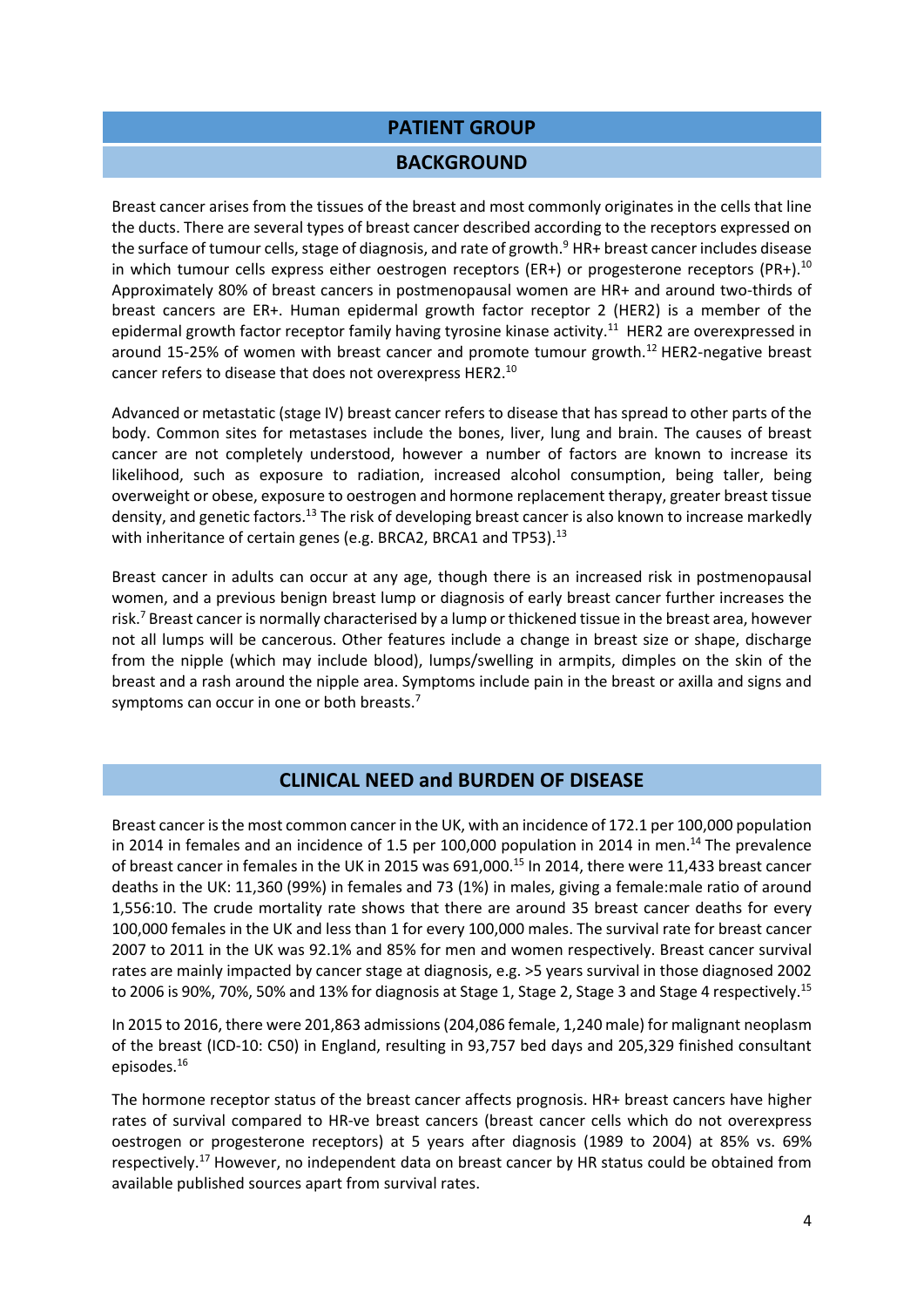# **PATIENT PATHWAY**

## **RELEVANT GUIDANCE**

## **NICE GUIDANCE**

- NICE technology appraisal guidance. Ribociclib for breast cancer (ID1026). In development. Expected date of publication: TBC
- NICE technology appraisal guidance. Palbociclib for treating hormone‐receptor positive, HER2‐ negative breast cancer (ID916). In development. Expected publication date: TBC.
- NICE technology appraisal guidance. Breast cancer (hormone‐receptor positive, HER2‐ negative) – palbociclib (ID915). In development. Expected publication date: TBC.
- NICE technology appraisal guidance. Fulvestrant for untreated hormone-receptor positive metastatic breast cancer (ID951). In development. Expected publication date: 28 February 2018
- NICE technology appraisal guidance. Trastuzumab emtansine for treating HER2-positive advanced breast cancer after trastuzumab and a taxane (TA458). July 2017
- NICE technology appraisal guidance. Everolimus with exemestane for treating advanced breast cancer after endocrine therapy (TA421). December 2016
- NICE technology appraisal guidance. Pertuzumab for the neoadjuvant treatment of HER2positive breast cancer (TA424). December 2016
- NICE technology appraisal guidance. Trastuzumab for the adjuvant treatment of early‐stage HER2‐positive breast cancer (TA107). March 2014
- NICE technology appraisal guidance. Everolimus in combination with exemestane for treating advanced HER2‐negative hormone‐receptor‐positive breast cancer after endocrine therapy (TA295). August 2013
- NICE technology appraisal guidance. Bevacizumab in combination with capecitabine for the first‐ line treatment of metastatic breast cancer (TA263). August 2012
- NICE technology appraisal guidance. Fulvestrant for the treatment of locally advanced or metastatic breast cancer (TA 239). December 2011.
- NICE Clinical Guideline. Advanced breast cancer: diagnosis and treatment (CG81). February 2009. Last Updated July 2014.

# **NHS ENGLAND and POLICY GUIDANCE**

- NHS England. 2013/14 NHS Standard Contract for Cancer: Chemotherapy (Adult). B15/S/a.
- NHS England. 2013/14 NHS Standard Contract for Cancer: Radiotherapy (All Ages). B01/S/a.

# **OTHER GUIDANCE**

- National Comprehensive Cancer Network. *Clinical Practice Guidelines in Oncology (NCCN Guidelines): Breast Cancer*. Version 2.2017 – April 2017.18
- Cardoso F, Costa A, Norton L et al. ESO‐ESMO 2nd international consensus guidelinesfor advanced breast cancer (ABC2). *The Breast* 23(5), Oct 2014. P 489‐502.19

# **CURRENT TREATMENT OPTIONS**

Current treatment pathways have been determined for the treatment of HR+ breast cancers, and are the same in men and women. NICE and NHS England recommend (as first-line treatments) traditional breast cancer treatments, including surgery to remove masses and chemotherapy, usually followed by hormonal (or endocrine) therapies. Hormonal/endocrine therapies aim to prevent the stimulation of HR+ breast cancer growth by lowering the levels of or preventing the effects of hormones (such as oestrogen and progesterone). The type of hormonal therapy offered depends on the stage and grade of cancer, age, menopausal status and other treatments. $20,21$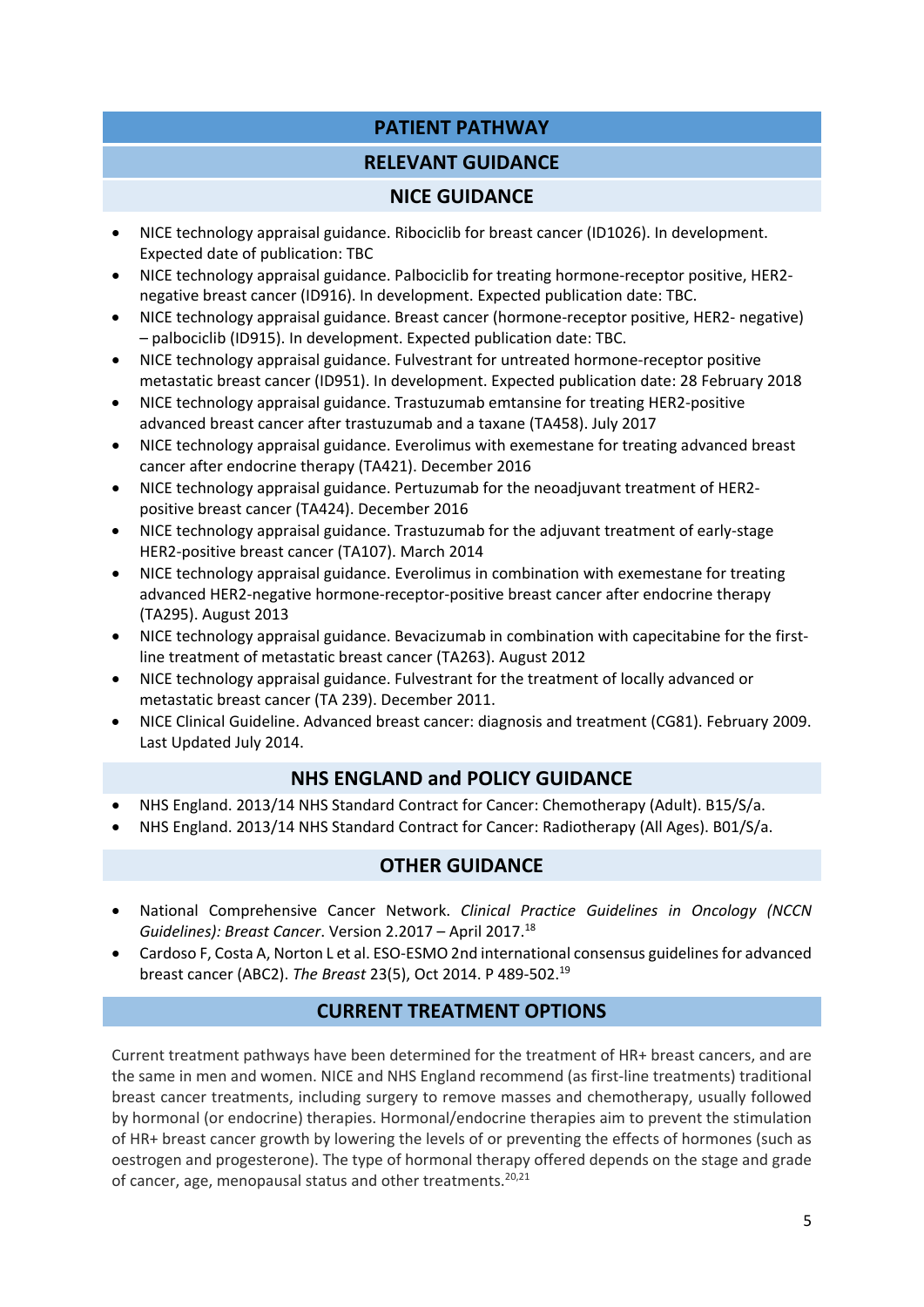Current first line treatments for HR+ breast cancer include:

- Surgery
	- o Breast conserving surgery (removal of the tumour only)
	- o Mastectomy (removal of whole breast) Ref
- Chemotherapy (in advanced cancer: offer systemic therapy)
	- o First line single agent docetaxel
	- o Second line single agent vinorelbine or capecitabine
	- o Third line single agent capecitabine or vinorelbine (whichever not used in second line)
- Hormonal therapies
	- o Tamoxifen ‐ first line treatment for men and women (orally once per day)
	- o Non‐steroidal Aromatase inhibitors ‐ (e.g. anastrozole, and letrozole) and steroidal aromatase inhibitor (e.g. exemestane) (orally once per day) especially for postmenopause
	- o Ovarian ablation or suppression recommended for premenopausal women (e.g. goserelin) (subcutaneous injection once per month)

If HR+ breast cancer recurs or progresses after hormonal therapy, a variety of second and third line treatments are also currently recommended for use by NICE pathways recently updated in August 201722, which include:

- Everolimus second line treatment recommended for HR+, HER2‐negative recurrent breast cancer in postmenopausal women after non‐steroidal aromatase inhibitors
- Fulvestrant ‐ second line treatment for ooestrogen receptor + , advanced/metastatic, anti‐ ooestrogen therapy resistant breast cancer in postmenopausal women. Use of this drug in this indication is licenced but NICE do not approve the use of this drug
- Eribulin third line treatment recommended for advance/metastatic breast cancer which has progressed after at least 2 chemotherapy regimens

# **EFFICACY and SAFETY**

| <b>Trial</b>        | NCT02422615; MONALEESA-3; CLEE011F2301                                                                                                                                                                                                      |
|---------------------|---------------------------------------------------------------------------------------------------------------------------------------------------------------------------------------------------------------------------------------------|
| <b>Sponsor</b>      | Novartis Pharmaceuticals                                                                                                                                                                                                                    |
| <b>Status</b>       | ongoing                                                                                                                                                                                                                                     |
| Source of           | Trial registry <sup>4</sup>                                                                                                                                                                                                                 |
| <b>Information</b>  |                                                                                                                                                                                                                                             |
| Location            | USA and Canada, EU (incl UK), Russia, Norway, Mexico, Colombia, Argentina,<br>Malaysia, Australia, Lebanon, Jordan and Korea.                                                                                                               |
| <b>Design</b>       | Randomised, placebo/controlled                                                                                                                                                                                                              |
| <b>Participants</b> | n= 660; aged 18-65 years; male and females; HR+ and HER2-negative breast<br>cancer; advanced and/or metastatic; progression despite first line endocrine<br>treatment.                                                                      |
| <b>Schedule</b>     | Randomised to ribociclib 600mg daily oral (days 1 to 21 in a 28-day Cycle) in<br>combination with fulvestrant 500mg IM injections every 28 days (Cycle n Day<br>1) with 1 additional dose on Day 15 of Cycle 1; or ribociclib placebo 600mg |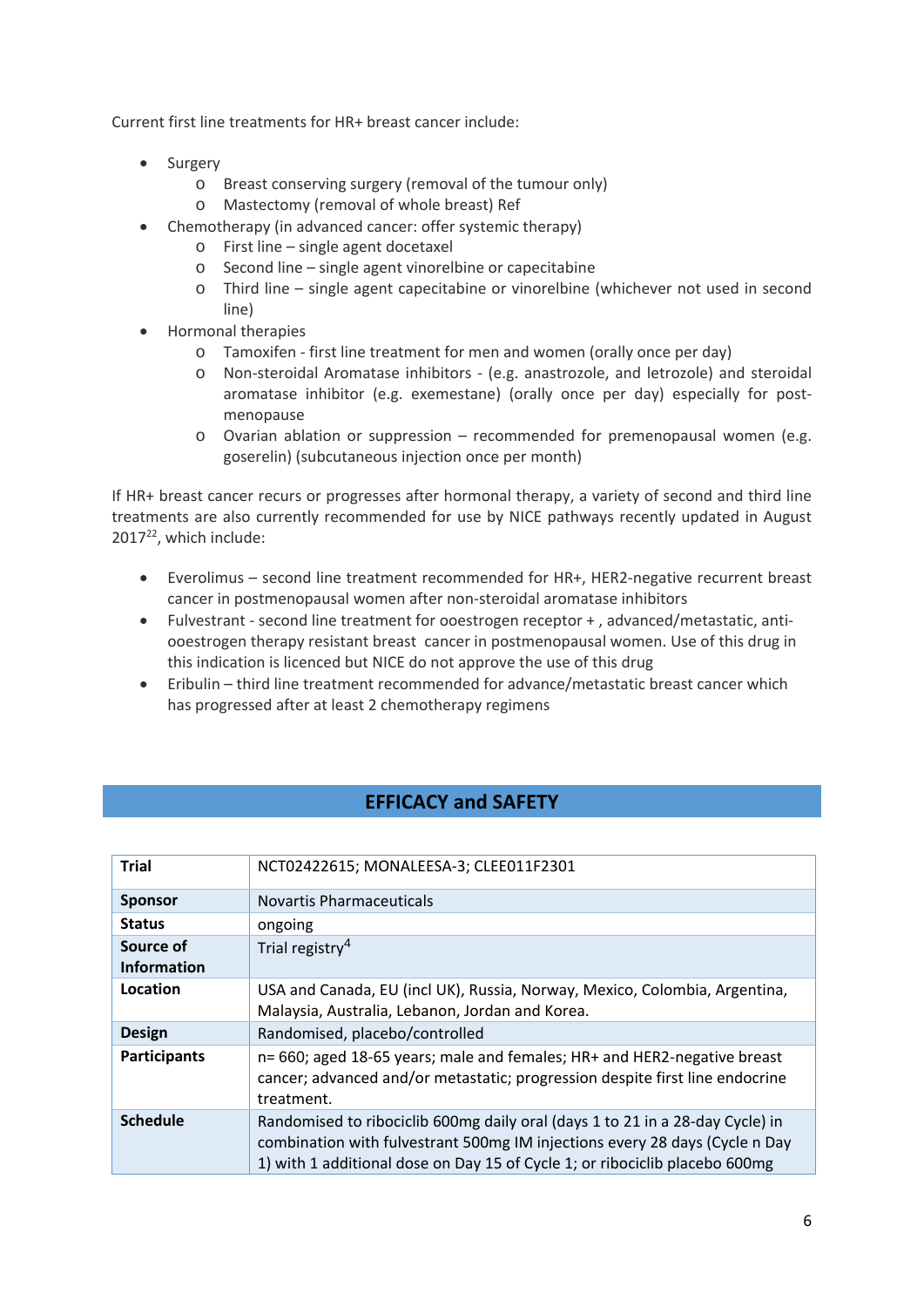| Follow-up<br>Primary<br><b>Outcomes</b> | daily oral (days 1 to 21 in a 28-day Cycle) in combination with fulvestrant<br>500mg IM injections every 28 days (Cycle n Day 1) with 1 additional dose on<br>Day 15 of Cycle 1<br>Follow up for up to 26 months (for primary outcome)<br>Progression Free Survival (PFS)                                                                                                                                                                                                                                                                                                                                                                                                          |  |  |  |
|-----------------------------------------|------------------------------------------------------------------------------------------------------------------------------------------------------------------------------------------------------------------------------------------------------------------------------------------------------------------------------------------------------------------------------------------------------------------------------------------------------------------------------------------------------------------------------------------------------------------------------------------------------------------------------------------------------------------------------------|--|--|--|
| <b>Secondary</b><br><b>Outcomes</b>     | Overall Survival (OS) at 58 months<br>$\bullet$<br><b>Overall Response Rate (ORR)</b><br>Time to definitive deterioration of Eastern Cooperative Oncology<br>$\bullet$<br>Group (ECOG) performance status in one category of the score<br>Safety<br>Time to definitive 10% deterioration in the global health status/quality<br>$\bullet$<br>of life (QOL) scale score of the European Organization for Research and<br>Treatment of Cancer (EORTC) quality of life questionnaire QLQ-C30<br>Change from baseline in the global health status/QoL scale score of the<br>EORTC QLQ-C30<br>Clinical benefit ratio (CBR)<br>Time to response (TTR)<br>٠<br>Duration of response (DOR) |  |  |  |
| <b>Key Results</b>                      |                                                                                                                                                                                                                                                                                                                                                                                                                                                                                                                                                                                                                                                                                    |  |  |  |
| <b>Adverse effects</b><br>(AEs)         | $\overline{\phantom{a}}$                                                                                                                                                                                                                                                                                                                                                                                                                                                                                                                                                                                                                                                           |  |  |  |
| <b>Expected</b><br>reporting date       | Estimated primary completion date February 2020                                                                                                                                                                                                                                                                                                                                                                                                                                                                                                                                                                                                                                    |  |  |  |

## **ESTIMATED COST and IMPACT**

**COST**

The cost of ribociclib is not available.

# **IMPACT – SPECULATIVE**

## **IMPACT ON PATIENTS AND CARERS**

- $\boxtimes$  Reduced mortality/increased length of  $\Box$  Reduced symptoms or disability survival
- 

☐ Other ☐ No impact identified

# **IMPACT ON HEALTH and SOCIAL CARE SERVICES**

☐ Increased use of existing services ☒ Decreased use of existing services

- ☐ Re‐organisation of existing services ☐ Need for new services
	-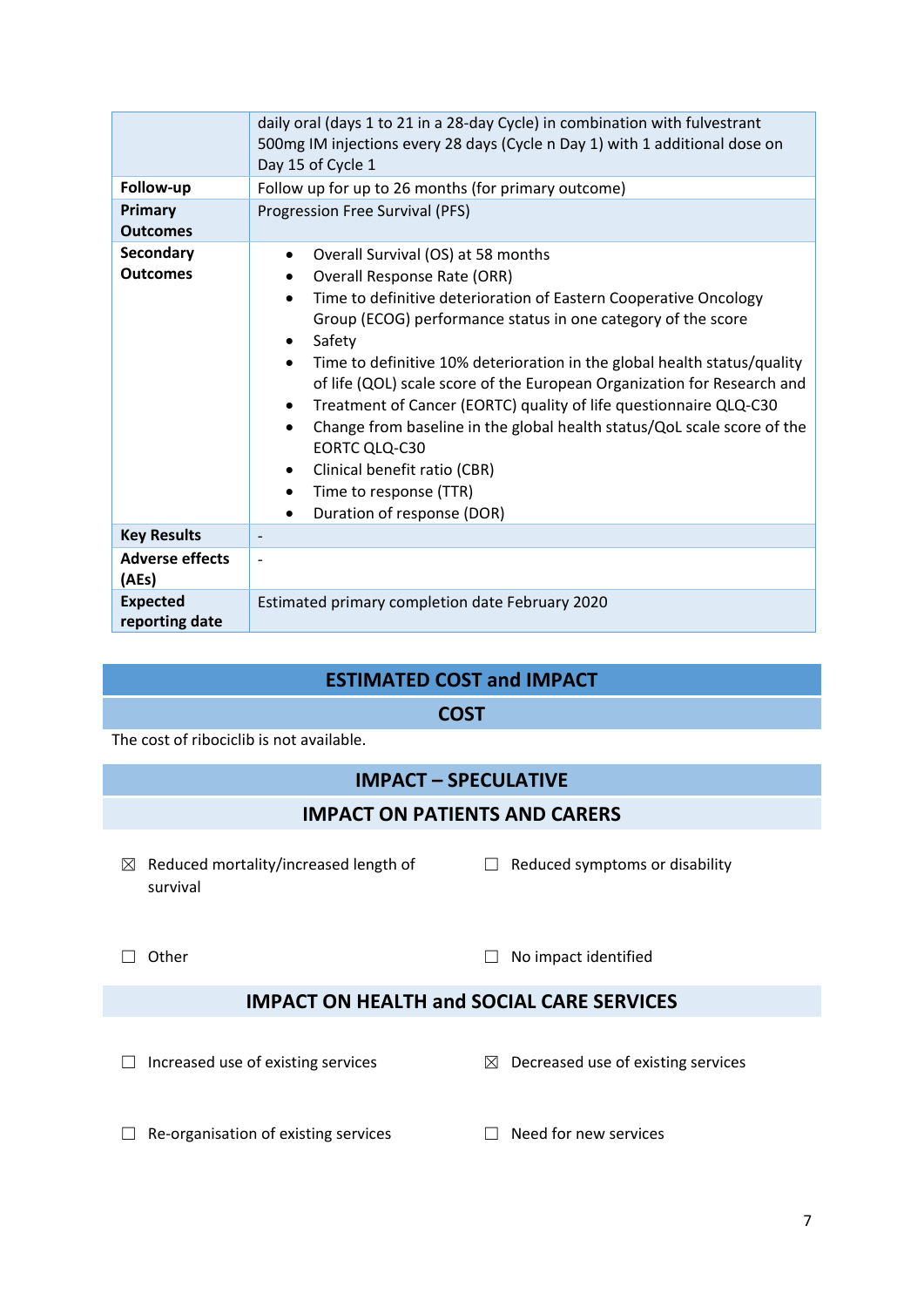☐ Other‐ ☐ None identified

## **IMPACT ON COSTS and OTHER RESOURCE USE**

|           | Increased drug treatment costs                                |   | Reduced drug treatment costs |
|-----------|---------------------------------------------------------------|---|------------------------------|
|           | Other increase in costs                                       | M | Other reduction in costs     |
| $\bowtie$ | Other: uncertain unit cost compared to<br>existing treatments |   | None identified              |
|           | OTHER ISSUES                                                  |   |                              |

- $\boxtimes$  Clinical uncertainty or other research question identified: uncertainty on second line setting for this population group.
- $\Box$  None identified

## **REFERENCES**

<sup>1</sup> Global Data. *Ribociclib succinate.* Available from https://pharma.globaldata.com/ [Accessed 8 August 2017, log in required] 

<sup>2</sup> Schulster, M., Bernie, A. M., & Ramasamy, R. (2016). The role of estradiol in male reproductive function. *Asian Journal of Andrology*, 18(3), 435–440. http://doi.org/10.4103/1008‐682X.173932

<sup>3</sup> Global Data. *Fulvestrant.* Available from https://pharma.globaldata.com/ [Accessed 8 August 2017, log in required]

<sup>4</sup> ClinicalTrials.org. *Study of Efficacy and Safety of LEE011 in Men and Postmenopausal Women With Advanced Breast Cancer. (MONALEESA‐3).* Available from https://clinicaltrials.gov/ct2/show/NCT02422615 [Accessed 8August 2017]

<sup>5</sup> Center for Drug Evaluation and Research. *Approval package for Kisqali tablets.* Available from https://www.accessdata.fda.gov/drugsatfda\_docs/nda/2017/209092orig1s000approv.pdf [Accessed 8 August 2017]

<sup>6</sup> European Medicines Agency. *KisqaliI.* Available from

http://www.ema.europa.eu/ema/index.jsp?curl=pages/medicines/human/medicines/004213/smops/Positive/ human\_smop\_001159.jsp [Accessed 8 August 2017]

 $7$  Reinert T. Barrios CH. Optimal management of hormone receptor positive metastatic breast cancer in 2016. *Therapeutic advances in medical oncology.*2015 Nov;7(6):304‐320. Available from

https://www.ncbi.nlm.nih.gov/pmc/articles/PMC4622303/ [Accessed 8 August 2017]

<sup>8</sup> US Food and Drug Administration. *Ribociclib (Kisqali).* Available from

https://www.fda.gov/drugs/informationondrugs/approveddrugs/ucm546438.htm [Accessed 8 August 2017] <sup>9</sup> Breast Cancer Care. *Breast cancer facts.* Available from http://www.breastcancercare.org.uk/breast‐

cancerinformation/about‐breast‐cancer/breast‐cancer‐facts [Accessed 21st April 2017].

<sup>10</sup> National Institute for Health and Clinical Excellence. *Lapatinib or trastuzumab in combination with* an aromatase inhibitor for the first-line treatment of metastatic hormone-receptor-positive breast cancer that *overexpresses HER2*. Technology appraisal TA257. London: NICE; June 2012.

<sup>11</sup> Nida Iqbal and Naveed Iqbal. 2014. Human Epidermal Growth Factor Receptor 2 (HER2) in Cancers: Overexpression and Therapeutic Implications, *Molecular Biology International*, vol. 2014, Article ID 852748, 9 p. doi:10.1155/2014/852748